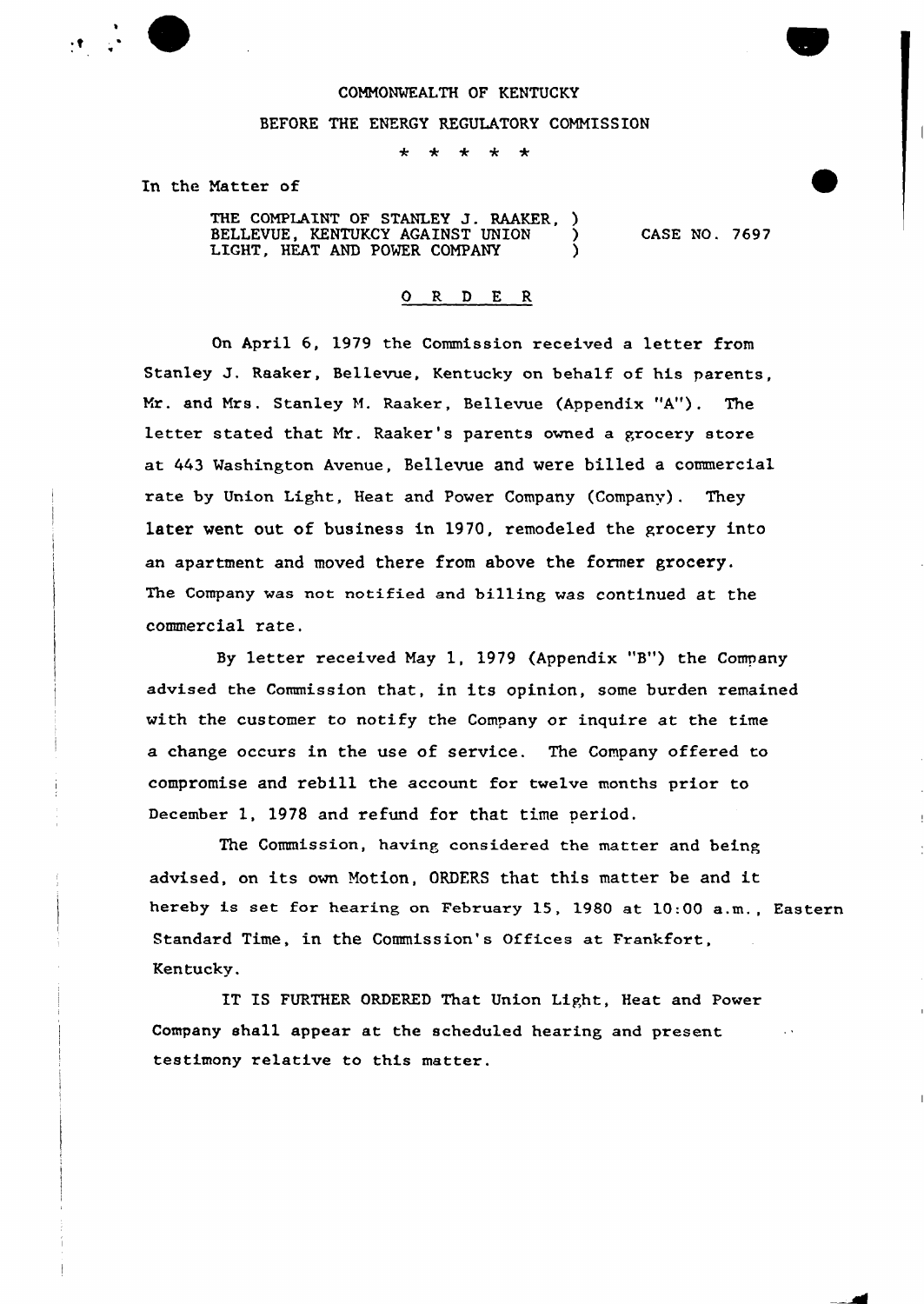

Done at Frankfort, Kentucky this 14th day of January, 1980.

ENERGY ELERGY RESULATORY COMMISSION Chairman

Vice Chairman

Commissioner

ATTEST:

**Secretary**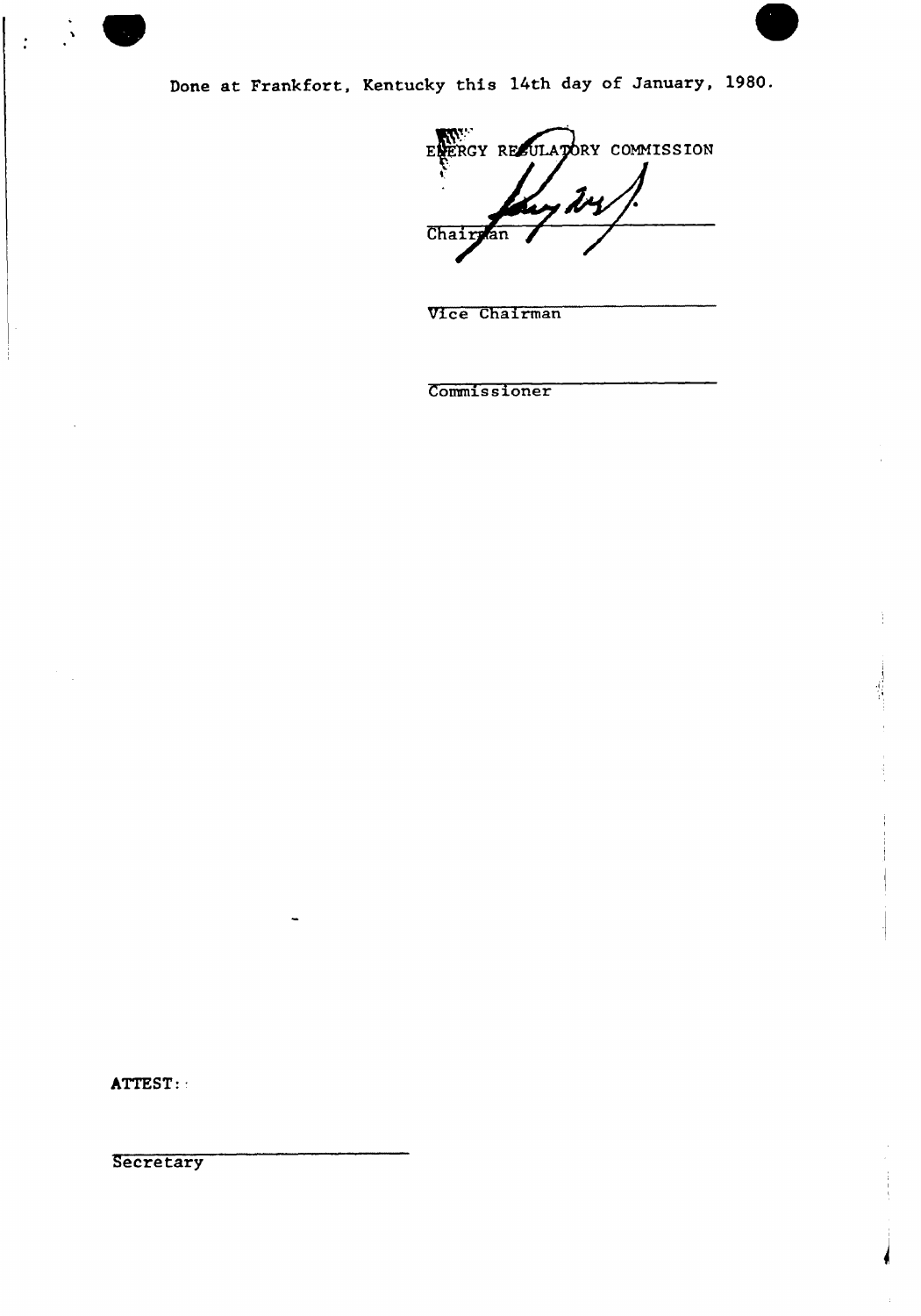

## APPENDIX  $\tilde{\sigma} = \frac{1}{2} \left( \begin{smallmatrix} 1 & 0 & 0 \\ 0 & 1 & 0 \\ 0 & 0 & 0 \end{smallmatrix} \right)$

April 2, 1979

P.S.C.K. <sup>730</sup> Schenkel Lane - P.O. Box <sup>615</sup> Frankfort, Kentucky 40601

Dear Commissioner:

I am writing this letter to seek your aid in solving a problem on behalf of my mother and father, Mr. <sup>6</sup> Mrs. Stanley M. Raaker, and the Cincinnati Gas 6 Electric Company (C.G.6E.), DBA Union Light, Heat and Power Company of Kentucky (U.L.H.&P.).

This letter is not to protest rates or service of this utility, but to seek aid in a very large overbilling of electric rates for the past nine years. If you would give your attention to the following details, <sup>1</sup> would be most appreciative.

My parents owned a small grocery store at 443 Washington Avenue, Bellevue, Kentucky. They received their gas and electric service from Union Light, Heat and Power. While they were in business they were charged, appropriately, commercial rates for their electric service.

Forced by larger supermarkets, they went out of business in 1970. At that time, they continued to live in the small apartment located above the former grocery. Approximately 1973, they remodeled the grocery into an apartment and moved downstairs. They lived there until their retirement in November, 1978.

Thc problem I am getting to is the fact that Union Light, Heat and Power continued to bill them for commercial rates from the time they closed the grocery until November, 1978. This particular problem did not surface until I bought the building from them and called to have the name changed. At that time, the service representative informed me that the electric for the first floor was being billed commercial rates.

I immediately petitioned C,G.6E. to have this situation looked into. After about a month, they called me and informed me that <sup>a</sup> refund would not be forthcoming because my parents did not call them and advise them of the change from a grocery to a residence.

I, personnally, do not understand why that burden should be placed on the customer. My parents did not have the slightest idea that they were responsible for this situation. I further do not understand why the meter readers are not equipped with the proper data to know if an account should be billed for residential or commercial rates. After all, they visit each building either monthly or semi-monthly. It is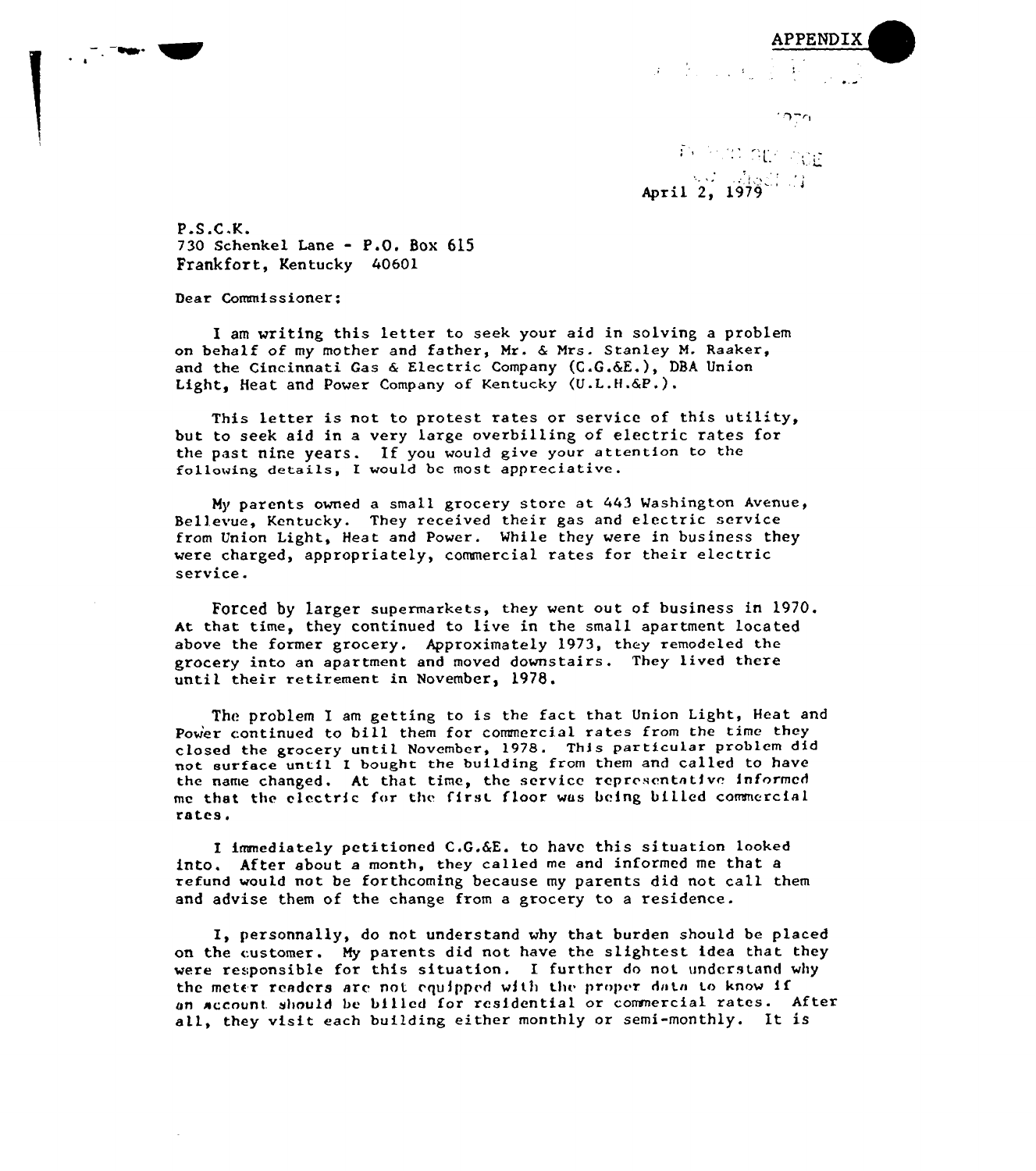for that reason that I feel  $C.G.G.E.$  and  $U.L.H.G.P.$  should share some of the blame if not all of the blame.

I would also appreciate knowing where in the P.S.C.K. or P.U.C.O. tariffs does it specifically state that the customer is responsible. I feel it <sup>a</sup> great injustice to all customers if our public officials allow an item like this to appear in a government document.

The burden of proof should not be placed on the customer unless the utility company tells the customer of their obligations to notify them of these type changes. How many other people might be in this same situation and not know it2 If my parents had not been forced south because of health reasons, this might have gone on for twenty even thirty years.

I have recently done some computations on the difference between residence rates and commercial rates. I have used my last monthly bill for these computations {see attachment}. My parents were not home during the day, as is my case, and I figure my monthly usage to be pretty close if not less than their usage because I do try to conserve.

As you can see the difference in the two rates presently is \$13.61 per month. I realize that the difference over the nine year period is probably not that high. Maybe a \$9.00 - \$10.00 average is closer to the difference over a period of years. Still, this woul  $\frac{1}{2}$  amount to a \$1,000.00 - \$1,100.00 over charge

Please help! Skyrocketing utility rates are bad enough, without having some unsuspecting customers paying rates they shouldn't be paying. Your co-operation in this matter would be very helpful. Thank you

Sincerely,

Stanley J Raake

443 Washington Avenue Bellevue, Kentucky 41073  $(606)$  292-0469 - Home  $(513)$  397-2640 - Office

SJR/m) I

and the state of

 $\sim$   $\sim$ 

Attachment

cc: Public Utilities Commission of Ohio V. H. Dickhoner, President, C.G.SE.

**Service**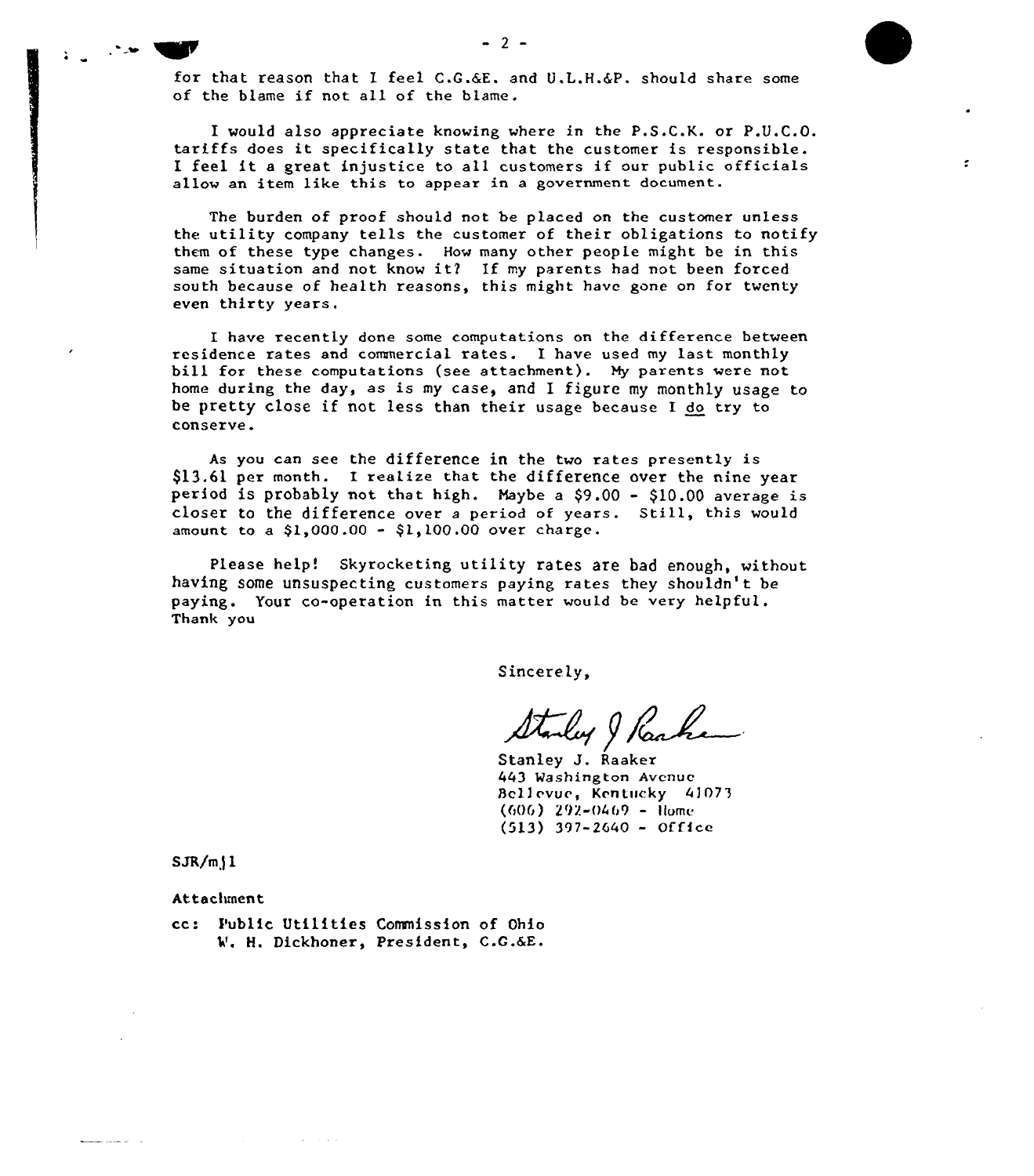### Residence rates

 $\label{eq:2} \mathcal{L}_{\text{max}} = \mathcal{L}_{\text{max}} = \mathcal{L}_{\text{max}}$ 

| Killowatt hours - \$.06152 per KWH<br>$1st$ $100$<br><br>$next$ 100<br>$-$ .03758 per KWH<br>.,<br>$\bullet \bullet$ . The set of $\bullet$<br>.,<br>next 300<br>$-$ .03354 per KWH<br>,,<br>.,<br>next 500<br>$-$ .03104 per KWH<br><br>11 |
|---------------------------------------------------------------------------------------------------------------------------------------------------------------------------------------------------------------------------------------------|
| $-$ .02824 per KWH<br>over $1,000$                                                                                                                                                                                                          |

Commercial rates

| $1st$ 500  |  | $-$ \$.06858 per KWH |  |
|------------|--|----------------------|--|
| next 1,500 |  | $-$ .04858 per KWH   |  |

Fuel adjust for both residence and commercial rates \$.003469 per KWH

Based on 480 KWH usage of my last bill the rates are as follows:

| residence |  |                                      | 1st 100 hours @ .06152/KWH<br>2nd 100 hours $\odot$ .03758/KWH =<br>next 280 hours @ .03354/KWH | $=$<br>$\blacksquare$ | 6.15<br>3.76<br>9.39 |
|-----------|--|--------------------------------------|-------------------------------------------------------------------------------------------------|-----------------------|----------------------|
|           |  |                                      | Total<br>fuel adj.                                                                              |                       | 19.30<br>1.67        |
|           |  |                                      | Total bill                                                                                      |                       | 20.97                |
| business  |  | 1st 480 hours $0.06858$<br>fuel adi. |                                                                                                 | $=$                   | 32.91<br>1,67        |
|           |  |                                      | Total bill                                                                                      |                       | 34.58                |

Difference on 480 KWH in February 1979 is \$13.61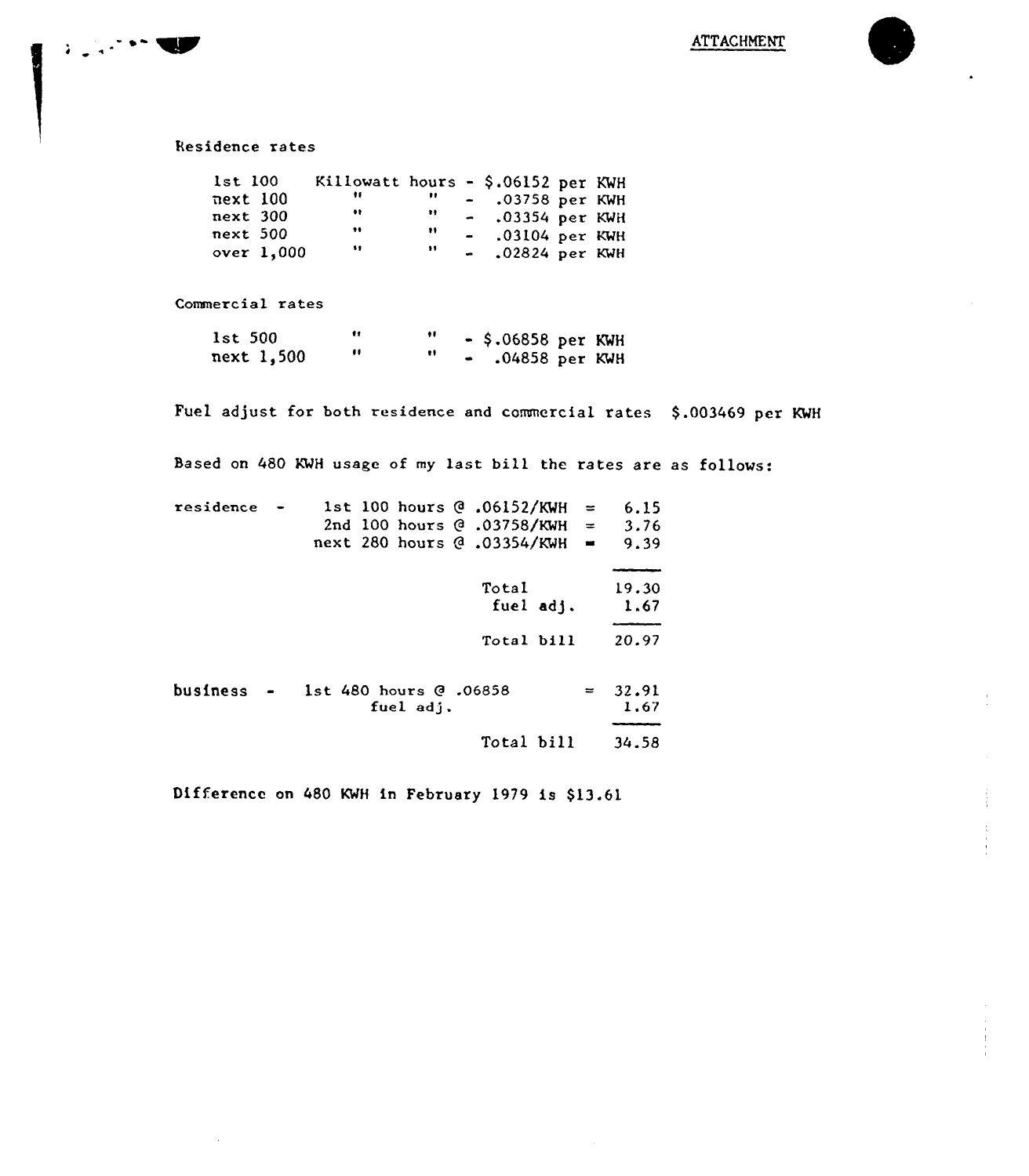APPENDIX

 $\sim 50$ 

The Union Light, Heat and Power Company

107 Brent Spence Square COVINGTON, KENTUCKY 41011

April 30, 1979

# RECEIVED

Mr. Richard D. Heman, Jr., Secretary Energy Regulatory Commission of Kentucky 730 Schenkel Lane Frankfort, Kentucky 40602

MAY 1 1979

ENERGY REGULATORY  $RE:$  Commission Ing (A)  $k$   $\leq$   $1$ Stanley  $\sigma$ . Raaker

Dear Mr. Heman:

Until Mr. Raaker called to have the account changed from his<br>father's, we had not been notified and we were unaware of the change<br>in the character of this account from non-residential to residential. He had been informed that it is the customer's responsibility to inform us when a change occurs, and at that time we will assist in the selection of rate schedule most favorable to the customer consistent with rate schedule applicability provisions. Mr. Raaker was correctly informed that it was not our procedure in these cases to rebill an account for a period prior to notification by the customer.

Mr. Raaker contends that our meter readers should be equipped with sufficient data to know if an account should be billed on residential or commercial rates. It would be impractical and costly to slow down the meter reading process by requiring meter readers to routinely ascertain if the appropriate rate has been applied to the account.

We do, in fact, take reasonable steps to assure that customers are billed properly. Our monthly bills state that rates are available on request, and while handling billing inquiries we make every<br>effort to detect any account errors and to mako appropriate adjustments or corrections.

However, some burden must remain with the customer to notify us, or to inquire, at the time a change occurs in the use of the as, of to inquire, at the time a thange occurs in the ase of the<br>service. An inquiry at any time would have resulted in an ex-<br>planation of the applicable rates, as well as account changes if appropriate.